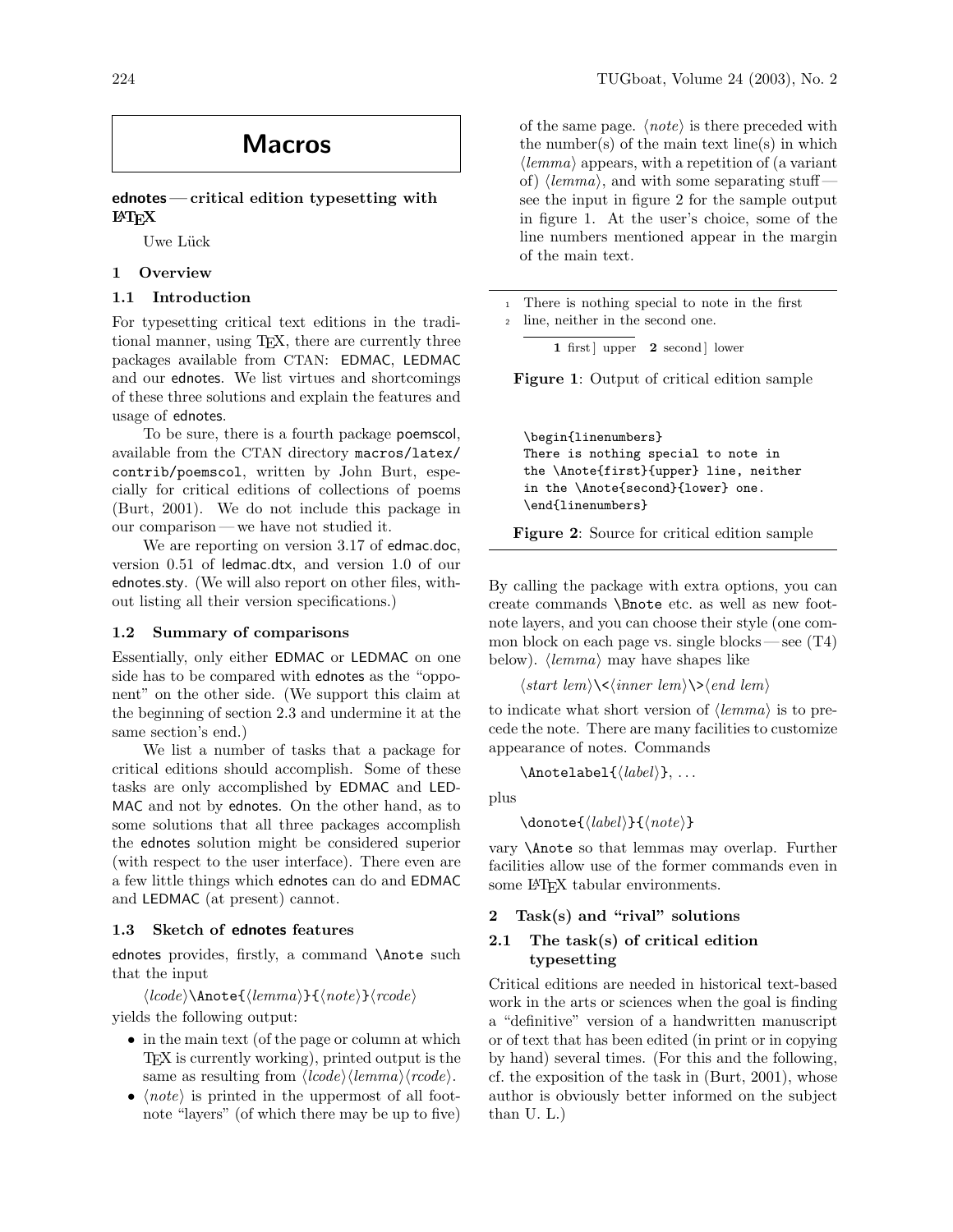In a critical edition, the "true" text is printed as the main body of a page, and variant readings, remarks, and the like are printed at the bottom of the page. The traditional style of critical editions has the following features, which are thus also the tasks that the packages we discuss here have to handle.

To summarize the main feature in advance: variant readings, remarks and the like (let us call these things 'notes') do not appear as standard footnotes, as, e.g., LAT<sub>F</sub>X provides them through \footnote. There are no footnote marks for indicating which note comments which passage of the main text. Rather (and here come the single partial tasks):

- (T1) (Marginal line numbers) Consecutive numbers of the lines of the edited text are printed in the margin.
- (T2) (Keying) To which passage of the main text a note refers is indicated by preceding the note with the line number and a (partial) repetition of that passage (which scholars call 'lemma' and which often is just a single word).
- (T3) (Multiple notes series) Typically, there are at least two separate kinds of notes — such as variant readings, text-critical notes, and testimonia— which use different layers at the bottom of each page.
- (T4) (Formatting notes compactly) Notes of certain typical kinds are so short that much space would be wasted if each note was printed on its own line(s) (as would happen with a  $\text{LATEX}$ \footnote). Rather, all the notes of a page belonging to one kind ("layer", "series") are arranged in (a) a single paragraph (block formatting) or even in (b) one layer of two or three columns (columnar formatting).

The above tasks are "musts"; a package not accomplishing them would be of no practical utility for critical editions. There are other goals which some authors would like or even urgently need, but which other authors do not require. Such are:

- (X1) (Cross-references to lines) Neither PLAIN TEX nor IATEX provide a mechanism for crossreferring to the *line number(s)* of a certain passage. This might be needed especially for commentary paragraphs between edited texts (e.g., if they are letters and need a long exhibition of background). Indeed, such a mechanism could be used for accomplishing task (T2).
- (X2) (Line numbering switches) Depending on how long edited texts are and whether you need main text commentary surrounding them, it must be possible to switch numbering of lines

on and off, or to restart numbering. Moreover, authors should be able to choose whether line numbers appear on the left or on the right side of the main text. It might also be desirable to choose whether all line numbers or whether, e.g., only every fifth linenumber is printed in the margin.

- $(X3)$  Editing *plays* often requires treatment of "sublines" and their numbering. As well, additional features for editing poetry are valuable.
- (X4) (Columnar notes formatting) We repeat the problem (b) of arranging notes in columns at the bottom of the page from task (T4), since when when *block formatting*  $(T4)$  (a) notes, there is no longer a vital need for (b).
- (X5) While footnotes may be appropriate for some kinds of notes, endnotes might be more appropriate in other cases.
- (X6) (Lemma abbreviations) When the lemma is rather long, it should be displayed partially only preceding the note at the bottom of the page.
- $(X7)$  (a) Nested or even (b) overlapping lemmas may sometimes be needed.
- (X8) (Count word occurrences) The "referring" feature (T2) is ambiguous if the lemma word occurs more than once in the given line. Traditionally this problem has been handled with an index  $n$  in the repetition of the lemma word preceding the note when the note refers to the  $n<sup>th</sup>$ occurrence of the word in the line. Doing this manually is quite tedious, and so TEX macros to automate this job are often asked for.
- $(X9)$  Publishers like "**crop marks**" on camera-ready copies.
- (X10) (Lemmas in bad places) Some features seeming very natural to TEX-laymen turn out to somewhat "resist" implementation (essentially due to some weaknesses of the T<sub>EX</sub> program). One example is the case of (a) lemmas inside math expressions— especially in (equation) displays; another is (b) lemmas in tables.

# 2.2 History (and availability) of "rivals": EDMAC, LEDMAC, ednotes

Starting in 1987, John Lavagnino and Dominik Wujastyk wrote TEX macros for critical editions, originally of plays. This work terminated in 1996 with version 3.17 of the EDMAC package. Many researchers have, for their professional publications, used these macros by now, even for Arab and Sanskrit editions. Its manual and documentation are available as a beautiful book (Lavagnino and Wujastyk, 1996) from TUG; it also tells more about the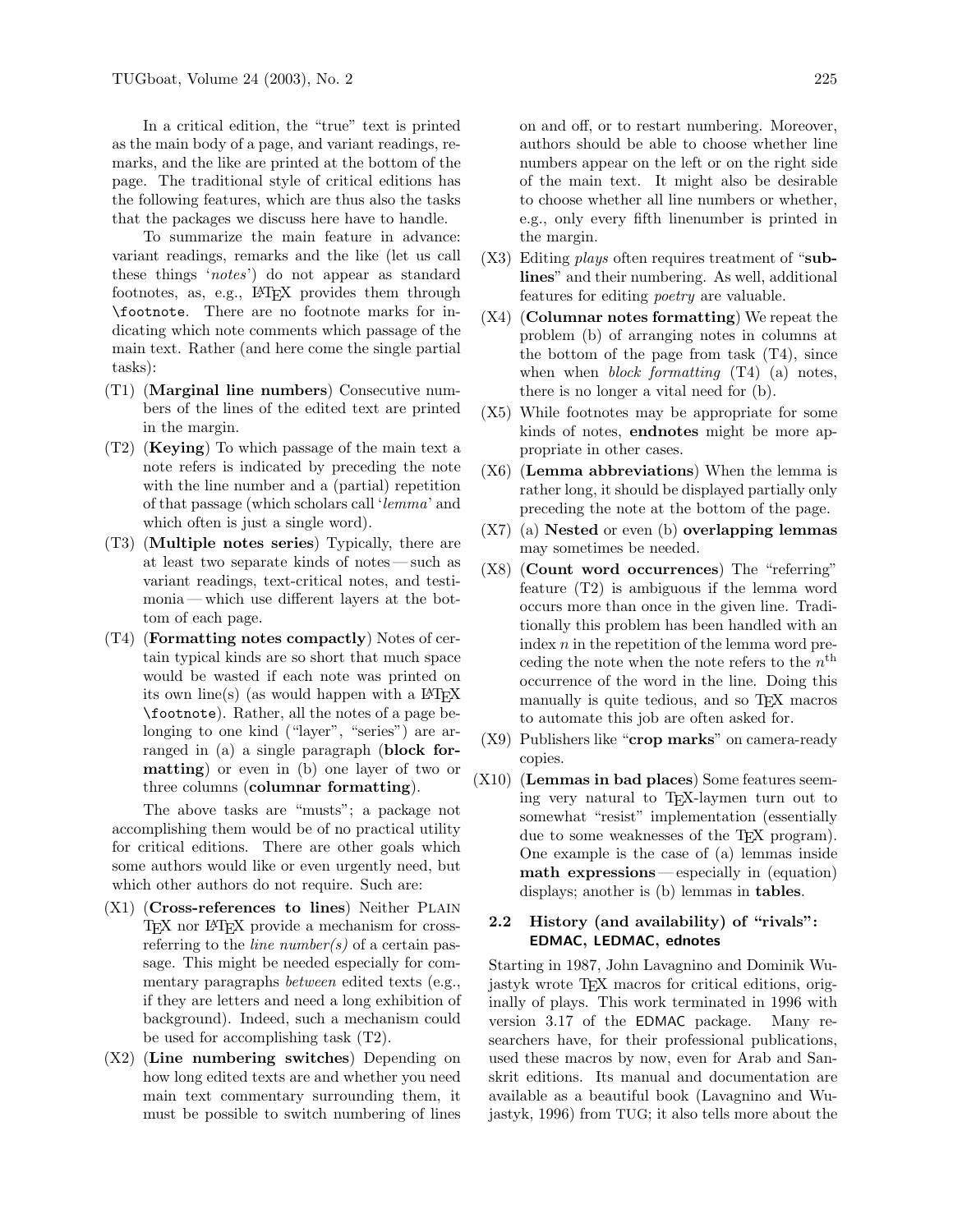#### http://www.ucl.ac.uk/<sup>∼</sup>ucgadkw/edmac/

from which also some of the packages mentioned here can be downloaded. This web page also reports on alternatives to EDMAC for critical edition typesetting.

So all seemed to be happy. However, ...

When John and Dominik started their EDMAC project, Leslie Lamport's LATEX format for TEX already had been born and was spreading widely among T<sub>F</sub>X users. By contrast, **EDMAC** had been written for the PLAIN TEX format, as described in Donald Knuth's T<sub>E</sub>Xbook (Knuth, 1996). EDMAC is essentially incompatible with LAT<sub>EX</sub> (cf. section 2.3) below). It seems that nowadays most T<sub>EX</sub> users work with the LATEX format, while PLAIN TEX is only used by a few exotics for, say, the history of science or music. The historians were tied to PLAIN TEX because they could not live without EDMAC.

In late 2002, Christian Tapp hired U. L. for a research project at the Chair for History of Science at the University of Munich. Christian expressed his sorrow that he needed TEX macros for his critical editions in the project, while being very adverse to 'learning PLAIN TEX' beyond LATEX just to be able to use EDMAC. Uwe expressed his joy in writing TEX macros. Christian knew from many of his colleagues at the chair that they found it a nuisance that there was nothing resembling EDMAC that, at the same time, was compatible with LAT<sub>EX</sub>. This was the birth of our ednotes, which is now available from CTAN in directory macros/latex/contrib/ednotes. (Christian devised functions, and U. L. typed the definitions.) So it seemed that from many's lamenting and Uwe's joy with TEX macros (and knowledge of some LATEX internals) much more happiness emerged than there had been before in the **EDMAC** era. However, ...

One item of bad news is that one of the most severe bugs was fixed only in January 2004; until then we did not really dare to claim that the package worked. (However, we could help some test users with the problems they had with ednotes.) And more testing may be needed to see whether this situation has essentially improved. (However, at least Christian indeed worked with ednotes, using some awkward tricks to circumvent the bugs, or, at times, just enduring the bugs.)

Another bad news is that there are still some things that EDMAC can do and ednotes cannot, see section 2.3. And there are still things which no known package does as intended, see section 2.4.

Even the start was quite bad: Uwe saw that doing something like **EDMAC** in LAT<sub>F</sub>X needed a lot of knowledge of TEX and LATEX internals and a lot of work. We were near to giving up. At this point, Christian luckily found two packages each of which relieved almost half of our burden. Stephan Böttcher's lineno.sty does all the work concerning line numbering — tasks  $(T1)$ ,  $(X1)$ , and  $(X2)$  from the above. Alexander Rozhenko's manyfoot does all the work concerning multiple series of footnotes, some of which may be block formatted— tasks (T3) and (T4) (a). We only needed to add a user interface that would pass the author's wishes to the two packages in a nice way. Indeed, we did not try to emulate EDMAC, but thought of an even somewhat smarter user interface than EDMAC's — concerning overlapping lemmas (X7) (b), for example.

Finally, an issue arose when Peter Wilson came forward in March 2003 with apologies for not having known about our project (which, by then, had been announced on the EDMAC home page) and for developing a(n almost entirely) faithful copy of EDMAC for use with LAT<sub>F</sub>X. He called it 'LEDMAC'; it has been freely available from CTAN, macros/latex/ contrib/ledmac, since a few days later.

The latter problem consisted in Peter, Christian and Uwe being afraid that all their work on TEX macros for critical editions had been in vain. At this point (re-)appeared Dominik Wujastyk on the scene, bringing peace by encouraging all of us, saying that it would be good if users had a choice. Indeed, LEDMAC and ednotes have different user interfaces and are implemented through quite different mechanisms.— Since then, all have seemed to be relatively happy. (Don't forget the bugs we had for such a long time.)

### 2.3 When to use which package

In this subsection we list virtues and shortcomings of the three solutions introduced above, hoping to give useful advice for readers pondering the question of which solution they should adopt. (Originally, Dominik Wujastyk suggested that it would be nice if such a comparison were offered in the documentation of both LEDMAC and ednotes.)

**EDMAC** incompatible with  $\text{IFT}$ <sub>EX</sub>? Throughout this paper the reader will find claims that ED-MAC is not compatible with LATEX. However, these claims are somewhat inspired by The TEXbook's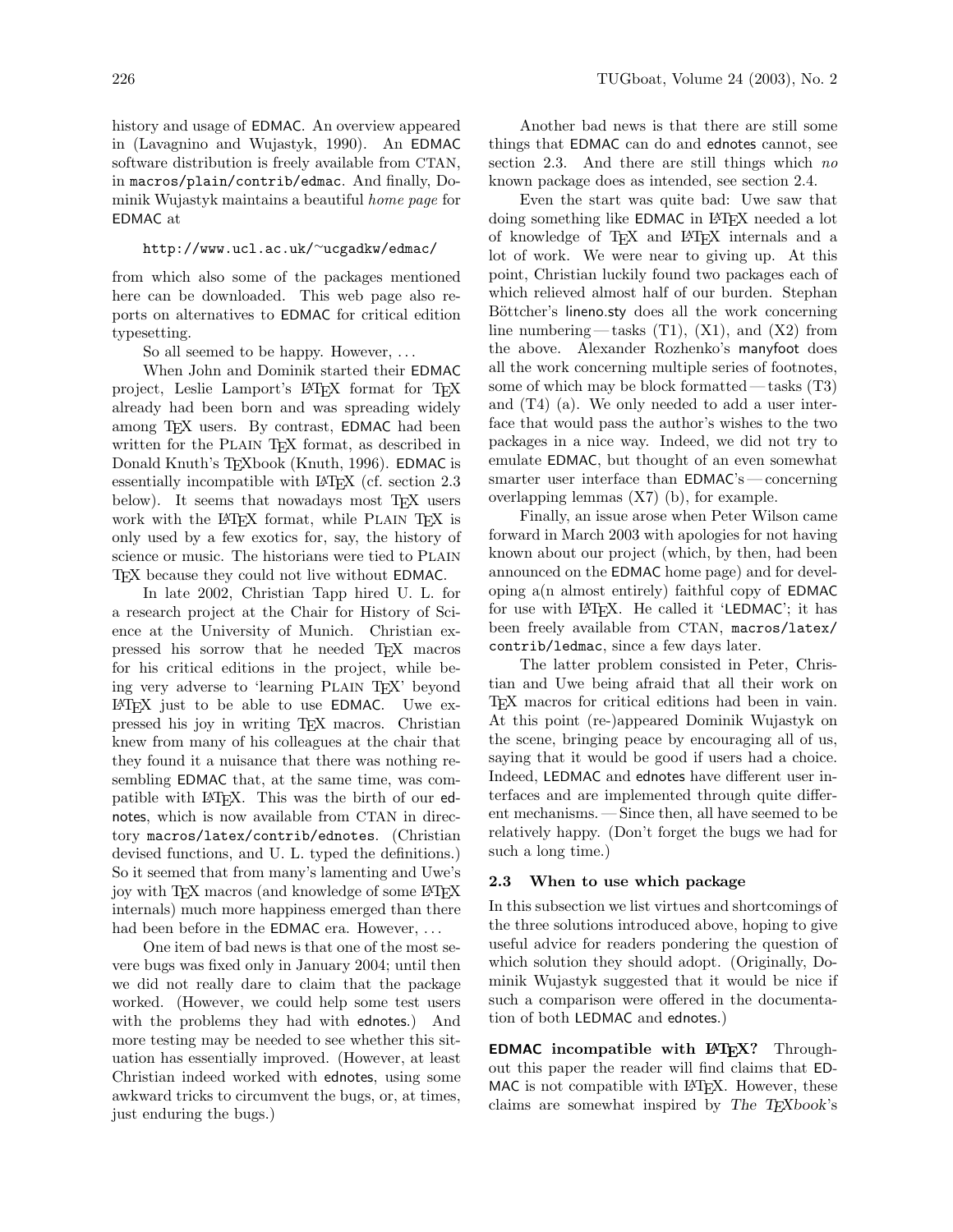(Knuth, 1996, p. vii) didactic method of temporary lying. At this point we try to stay closer to the whole truth.

(1) The EDMAC bundle (i.e., the content of the CTAN folder ... / edmac) actually provides a LATEX package edmacfss.sty for loading EDMAC under LATEX. However, the purpose of this is primarily to provide LAT<sub>E</sub>X 2<sub>ε</sub>'s (Frank Mittelbach's and Rainer Schöpf's) New Font Selection Scheme (NFSS) for use with EDMAC. So you run LAT<sub>F</sub>X on some document file which contains the command

#### \usepackage{edmacfss}

and use EDMAC commands in the document body. A considerable portion of LATEX beyond NFSS will then at the same time work — but another considerable portion will not. First of all, edmacfss.sty reinaugurates the PLAIN T<sub>E</sub>X meaning of  $\end{math}$ none of LAT<sub>EX</sub>'s "environments" are available. Another large portion is everything concerning floats (including  $\m{marginpars}$ ) and page layout — since EDMAC overwrites  $\mathbb{F}X$ 's \output routine.

(2) One might just load edmac.doc (or a docstripped version of it) to use EDMAC under LATEX. This would at least preserve the LATEX meaning of \end and thus LATEX environments. But the other compatibility problems named in (1) above will remain.

To conclude: You may try using EDMAC with format LATEX. You may luckily succeed, using only a certain portion of LATEX. Drawing exactly the line between the portions of LATEX compatible with ED-MAC and the portions incompatible might be helpful, but we don't try here; and for the sake of simplicity we will go on to claim that EDMAC is incompatible with  $\angle MFX. - A$  variation of this theme is the content of ed-nfss.txt which comes along with EDMAC (in CTAN folder . . . /edmac as well as on the EDMAC home page).

PLAIN TEX or L<sup>AT</sup>EX? We assume throughout (relying on Peter Wilson's information) that LED-MAC is (as intended) a faithful copy (port) of ED-MAC into LAT<sub>F</sub>X. This means that, except for a few command names, the functionality and user interface of EDMAC and LEDMAC are the same. (We will report below that LEDMAC has become even more powerful than EDMAC, but this need not bother us for the next few paragraphs.) For convenience, we therefore stipulate a hypothetical, imaginary being called "(L)EDMAC" which is one of EDMAC or LED-MAC with no definite decision as to which of the two it is (cf. Schrödinger's cat).

In the following, we will just compare (L)EDMAC with ednotes. If the reader sees that she needs ed-

|                                          | (L)EDMAC | ednotes |
|------------------------------------------|----------|---------|
| experience                               | $+(+$    | $+$     |
| documentation                            | $++$     | $^{+}$  |
| $(T1)-(T3)$ "basics"                     | $^{+}$   |         |
| $(T4)$ "short notes"                     | $^{+}$   | $^{+}$  |
| $(X1)$ cross-refer to lines              | $^{+}$   |         |
| (X2) number switches                     |          |         |
| (X3) sub-lines, poetry                   |          |         |
| (X4) columnar notes                      |          |         |
| endnotes<br>X5)                          | $^{+}$   |         |
| (X6) lemma substitutes                   | $^{+}$   | $++$    |
| (a) nested lemmas<br>(X7)                | $^{+}$   | $^{+}$  |
| (b) <i>overlapping</i><br>(X7)<br>lemmas | $(+)$    | $++$    |
|                                          |          |         |
| $count\ occurrences$<br>[X8]             |          |         |
| crop marks<br>X9)                        |          |         |
| $(X10)$ (a) math mode                    |          |         |
| $(b)$ tables<br>(X10)                    |          |         |
|                                          |          |         |

| Table 1: Performance of (L)EDMAC vs. ednotes |  |  |  |  |
|----------------------------------------------|--|--|--|--|
|----------------------------------------------|--|--|--|--|

notes, not (L)EDMAC, she is bound to use L<sup>AT</sup>EX, not PLAIN TFX (ednotes really needs LATFX, there is no didactical lie at this point). (If the question arises, 'LATEX' will mean LATEX  $2\varepsilon$  rather than LATEX 2.09. Our goal was compatibility with  $\text{MTEX} 2_{\epsilon}$ , while we have not investigated which of the macros would work with LATEX 2.09. Indeed, however, the version of LEDMAC that we have scrutinized needs a very recent version of  $\mathbb{A}T\mathbb{F}X 2_{\varepsilon}$ . If she, by contrast, rather needs (L)EDMAC, it is her personal choice between EDMAC with PLAIN TFX and LEDMAC with LATEX.

Comparing ednotes to (L)EDMAC. We first refer the reader to table 1 for an overview of comparing ednotes to (L)EDMAC. What the signs (and parentheses) mean will be clear  $($ <sup>'+</sup>' for implemented,  $'$ −' for not implemented, etc.), and we will soon express their meanings in ordinary words and in some detail below. Tags  $(T1)$  etc. and  $(X1)$  etc., of course, refer to the list of tasks in section 2.1. Concerning the final "score", the reader will immediately observe that there is only one minus for (L)EDMAC while there are several for ednotes, but she should not overlook that, according to the table, ednotes is superior to (L)EDMAC in some respects. This, we hope, compensates for some missing features.

Moreover, this comparison should be considered a "snapshot" only. To be sure, John Lavagnino and Dominik Wujastyk seem to have stopped their work on EDMAC many years ago. By contrast, Peter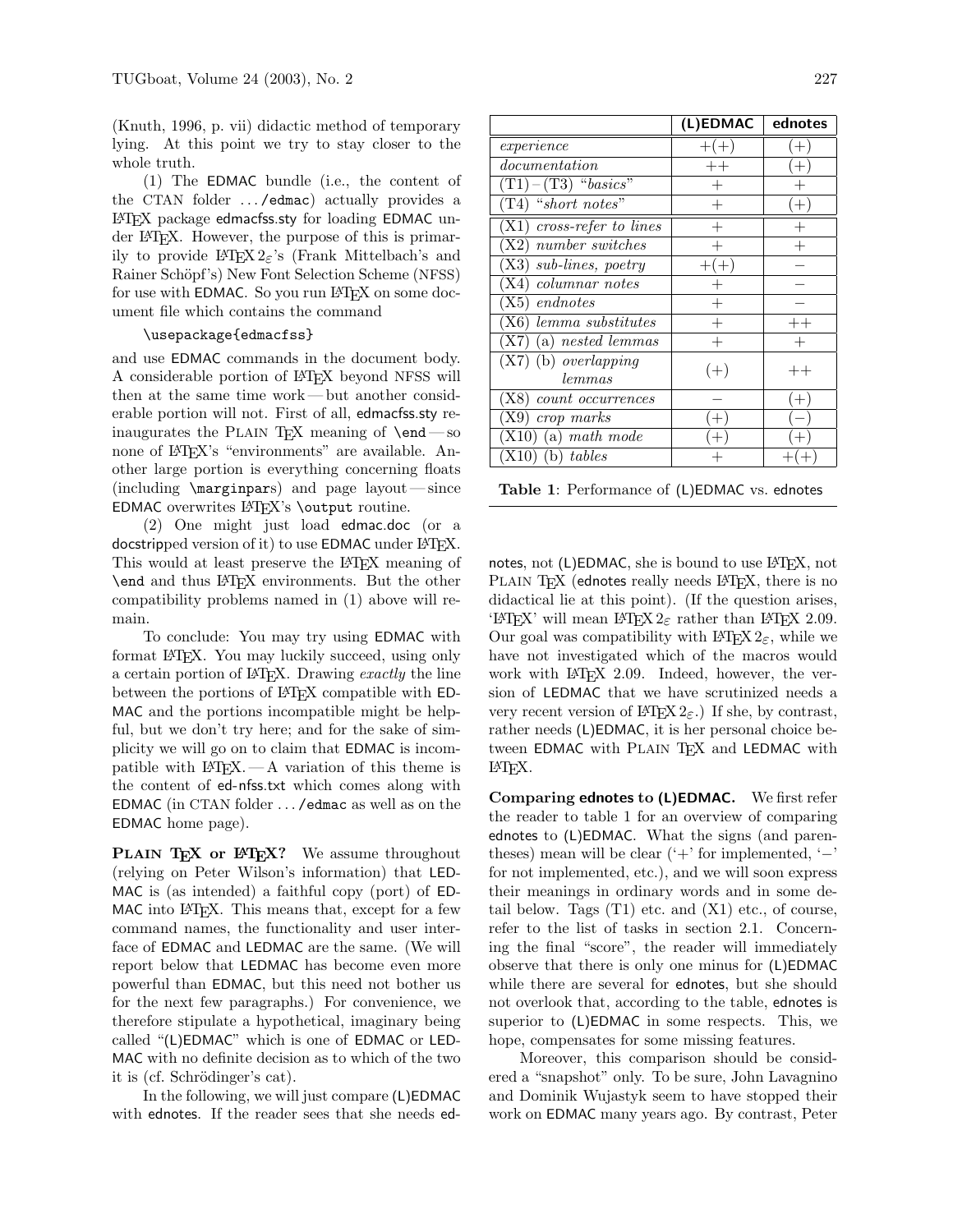Wilson has increased LEDMAC's functionality still this year and might continue doing so. ednotes' authors can conceive of removing some minus signs from their column; however, their capacities and eagerness are limited— but perhaps someone else will do the jobs!? — Inspired by David Kastrup, we remind the reader here explicitly and unashamedly that writing/extending TEX macro packages may be a question of money.

Most of the details of ednotes will be explained in sections 3 and 4 of the article. Here we attempt to compare ednotes to (L)EDMAC without giving the exact specifications of corresponding ednotes and (L)EDMAC features. So we will promise that some features of ednotes are superior to their (L)EDMAC counterpart, while the promises are kept only later. However, we will partially anticipate the presentation of the ednotes features so that the reader can make up her mind already through seeing the comparison.

We now simply work ourselves through table 1.

Experience: As told above, at least EDMAC has been used for many years by scholars for many professional publications. Experience with EDMAC transfers to LEDMAC.— By contrast, ednotes is very young, and we know of very few users. Christian Tapp uses it, and we know of three other users, using ednotes for their doctoral dissertations or other professional work. Other people have received an ednotes distribution, but we do not know whether they actually use it.

Documentation: As told above, there is beautiful documentation of EDMAC, available as a book. It is a user manual and at the same time documentation of the implementation. For LEDMAC, Peter Wilson has turned edmac.doc (which is the source code of the EDMAC book) into ledmac.dtx, which is thus a printable user manual and implementation documentation for LEDMAC at the same time. — By contrast, only each the ednotes source files (see a few of them in section 4) carry some user instructions and little explanation of implementation, little of which is printable at this point. The present article will exhibit, as printed, part of the user instructions and almost no hints on implementation. Nevertheless, the packages manyfoot and lineno on which ednotes rests have printable documentations.

"Basics"  $(T1) - (T4)$ ;  $(X4)$ : Line numbering, keying, multiple layers of footnotes, and compact formatting of notes are provided by both (L)ED-MAC and ednotes. ednotes, however, offers block formatting of notes only, not columnar formatting. Moreover, there is a difference in the user interface for doing these things which we describe in section 3. It depends on the kind of work and on person taste which of the interfaces is nicer.

Cross-referring to lines (X1), line numbering switches  $(X2)$ : (L)EDMAC and ednotes offer the same features in these respects, only the command names differ.

 $(X3) - (X5)$ : sub-lineation, columnar formatting notes, endnotes, and editing poetry are provided by (L)EDMAC, while not by ednotes. More precisely, poetry is covered by LEDMAC, while Wayne Sullivan's EDSTANZA enhances EDMAC for this purpose.

Lemma tricks  $(X6)$  and  $(X7)$ : Both  $(L)ED-$ MAC and ednotes support nested lemmas. Moreover, (L)EDMAC offers facilities to change  $(i)$  the lemma tag preceding the note as compared with the whole lemma in the edited text ( $\lambda$ emma) and  $(ii)$  the line numbers preceding the note (\linenum). These facilities could be used to handle overlapping lemmas (indicating boundary line numbers "manually", i.e., the user must know them "in advance", cf. section 2.3 of edmac.doc and section 3.7 below). ednotes treats abbreviating or replacing lemmas as well as overlapping lemmas with different user interfaces (to be described in sections 3.6f.)— less tricky and more perspicuous, we hope.

 $(X8)$ — Counting word occurrences in a line automatically is not enabled by (L)EDMAC at all, while ednotes provides a halfway solution, to be described in section 3.10, where T<sub>E</sub>X and the user "share" the job.

Crop marks (X9) are available in both alternatives. EDMAC provides them with its own macros. Under LAT<sub>EX</sub>, crop marks are available from, e.g., crop.sty (generated from crop.dtx and crop.ins), the latter available for download at CTAN path macros/latex/contrib/crop — search for similar packages on CTAN with the term 'crop'. In this respect crop marks are available with LED-MAC and ednotes in the same way. (It is difficult to express this situation in the table entries for (X9) properly.)

Difficult positions  $(X10)$  — math mode, tables: ednotes offers devices for lemmas in LATEX tables (like tabular and and longtable). Very recently, moreover, we found modifications that essentially overcome the math mode problem (see the mathnotes option described in the package for details).— EDMAC has been augmented by a package tabmac.tex, maintained by Herbert Breger and Nora Gädecke and available from CTAN path macros/ plain/contrib/edmac. This package offers some facilities for building tables and critical editing of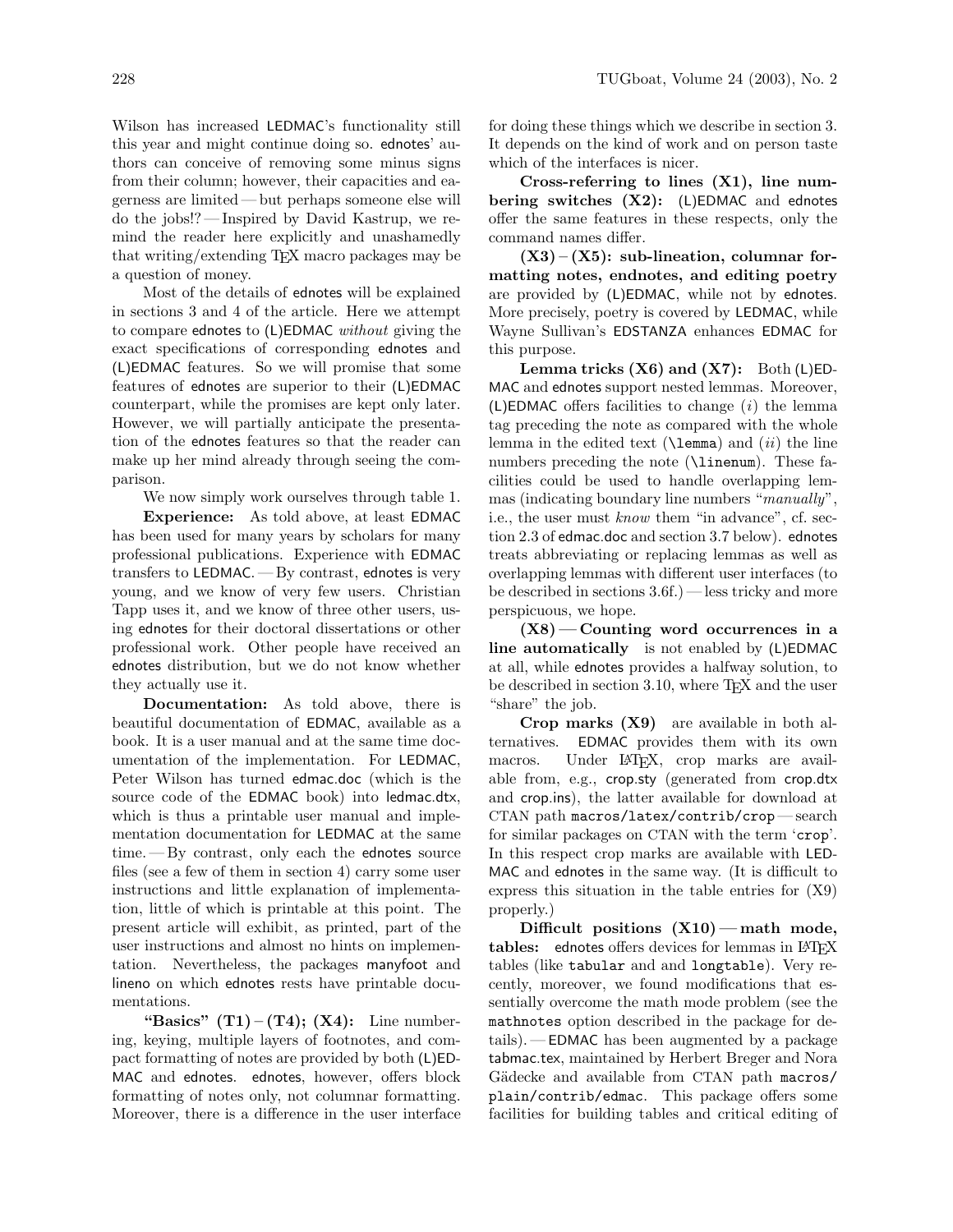them using EDMAC. tabmac offers some devices which do not even exist in LAT<sub>EX</sub>. It even can be used to edit displayed equations (or other math lines).— Peter Wilson has incorporated tabmac into his LED-MAC, with English command names instead of the German ones from tabmac. At present, however, there is only a German user manual (tabm11dc.dvi) for the original German version of tabmac. There is no user manual for its English LEDMAC version.— (L)EDMAC has offered two further devices ("line number substitutes", "lemma substitutes") which could be used to cope with math text.

Further differences concerning items not listed in table 1:

(L)EDMAC and ednotes differ in implementation, viz., use of auxiliary files. However, this seems not to have any practical effects nowadays. On very old machines, (L)EDMAC might be slower than ednotes, while ednotes might cause memory overflow with small TEX versions and many notes.

Meanwhile, LEDMAC— having originally been a LATEX port of EDMAC— has grown in functionality beyond EDMAC. We have already reported the tabmac functionality incorporated in LEDMAC. Among other features that LEDMAC adds to ED-MAC's functionality are:  $(i)$  indexing by line as well as by page;  $(ii)$  the functionality of Wayne Sullivan's EDSTANZA for editing a certain kind of verse;  $(iii)$  a minipage-like environment — even breaking across pages — so that notes appear immediately at its end (instead of at the bottom of the page), which is useful for collections of short edited pieces (letters, e.g.);  $(iv)$  "sidenotes" (however, since  $\text{marginpar}$ works with ednotes, it would not be too difficult to add sidenotes as well); (v) "familiar" numbered footnotes (which exist under ednotes due to the underlying manyfoot package).

On the other hand, Alexander Rozhenko's manyfoot (which ednotes loads) supports different styles of footnote rules, depending on which layers of notes they separate from each other.

#### 2.4 Tasks not accomplished by any package

This may be the right place to point out some shortcomings that all the packages have in common.

• If tables contain entries consisting of whole multi-line paragraphs of running text, tricks like the above-mentioned may help in some situations, but there is no user-friendly way to refer to single lines of such paragraphs. Usually table rows are numbered, not these "sub-lines". More precisely:

 $(i)$  We are sure concerning ednotes. The usual way in LATEX of producing such paragraph

entries is using  $p\{\langle dimen\rangle\}$  in the table preamble, which works like \parboxes as table entries. The entries in the corresponding column are then single boxes. From ednotes' view, such a box is just a part of a line, ednotes cannot "see" the "sub-lines". The lineno package which is loaded by ednotes (see next section) offers a trick for numbering these "internal" lines and another trick for referring to them, but this is not nice. More generally (perhaps there is some alternative to these \parboxes?) such a paragraph entry must first be typeset in a vertical box. In order for each line of this paragraph to be viewed as a part of a line that ednotes can recognize, it would be necessary for the lines of the paragraph to be unpacked from the vertical box and somehow rearranged. ((L)EDMAC and parallel.sty do something like this, but it does not help for ednotes.) There just are no macros for doing this.

(*ii*) We do not know definitively for  $(L)ED-$ MAC, and we could not obtain a definite answer from its experts. However, we are convinced that it does not fare better. The situation of first typesetting the entry in a vertical box etc. is essentially the same, and when we scan the commands that EDMAC, tabmac, and LEDMAC offer, we are unable to find one which could do the unpacking and rearranging. With EDMAC and tabmac, there is not even a macro resembling LAT<sub>EX</sub>'s \parbox.

- The packages are not compatible with the parallel package which would help for displaying translations.
- None of the packages can handle footnotes in the text to be edited.

Solving these problems would require mechanisms that differ drastically from the present ones (cf. remarks in ledmac.dtx concerning parallel— "a very different implementation for the functionality of parallel seems to be necessary so that line numbering is possible"). Something similar holds for the ensuing problem:

• All the devices for *block formatting* notes in all the packages (all deriving from The  $T_{F}Xbook$ ) share the following problem: T<sub>EX</sub> decides on page breaking considering the heights of the footnotes. All the former macros estimate the height of the final block from the horizontal lengths of notes. So, e.g., there may be four footnote blocks, and the macros tell TEX that each is 2.25 \baselineskips high (because in a very wide box, the notes form a line of two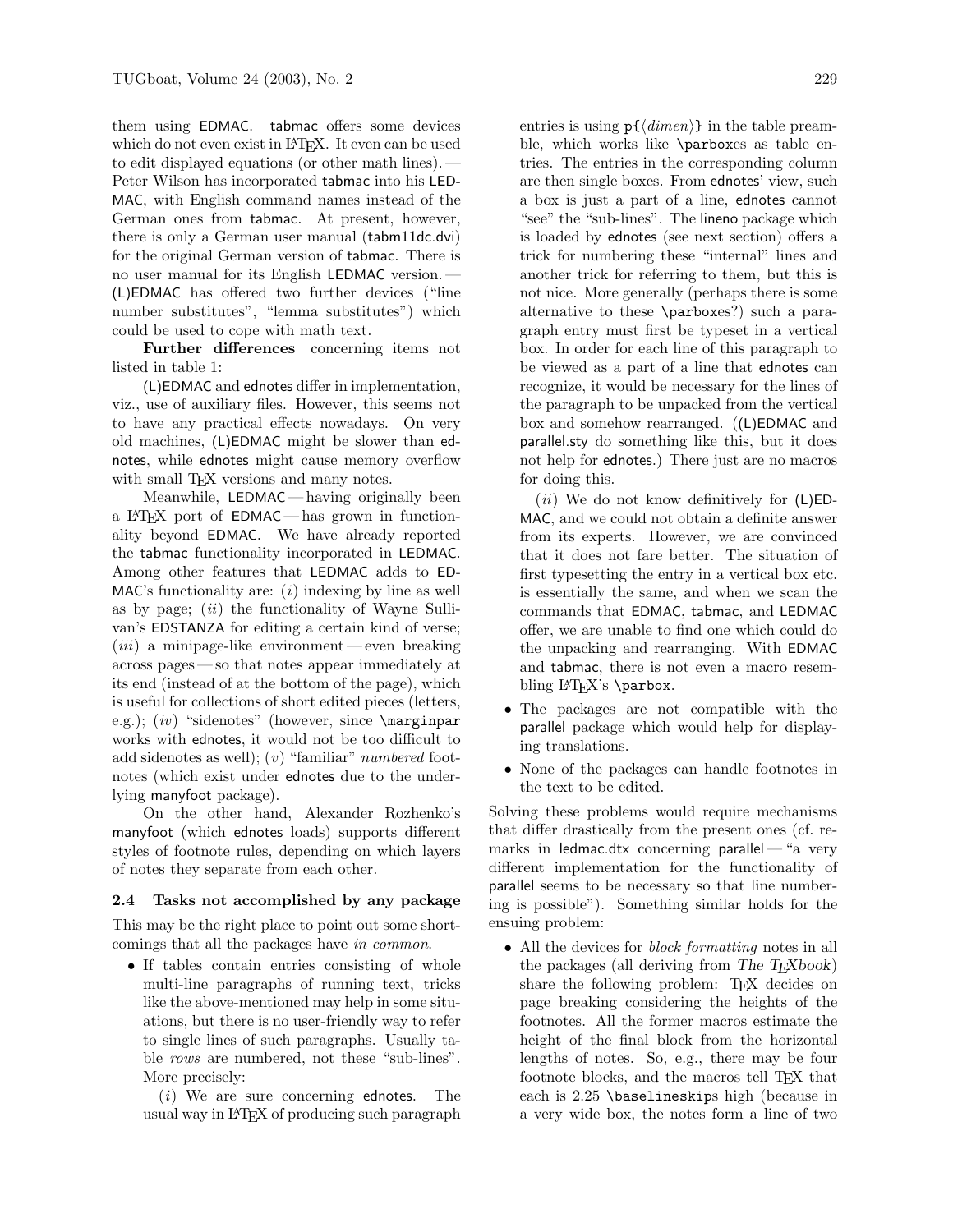and a quarter  $\columnwidths$ . So TFX reserves 4 times 2.25 \baselineskips of vertical space for all the notes on the page, i.e., 9 \baselineskips. In reality, however, if a note block does not fit into two lines, it needs three of them. So actually the four note blocks need 12 \baselineskips. This discrepancy of 9 vs. 12 \baselineskips may let the notes hang too deeply on the page or even let them overlap with the main text.

Therefore John Lavagnino (co-author of ED-MAC) suggested (January 2003) a mechanism very different from these common ones to us typeset the whole note block for measuring at each note insertion.

David Kastrup suggested that this approach is hopeless and informs us that rather the bigfoot package on which he is presently working solves the problem (a report on David Kastrup's work on critical editions is (Kastrup, 2004)). bigfoot is, in the long run, intended to be a replacement for manyfoot, overcoming the latter's shortcomings; however, replacing manyfoot by bigfoot in ednotes does not work at present.

Recently both LEDMAC (\footfudgefiddle) and manyfoot (\ExtraParaSkip, and thus ednotes) have been enhanced by interim remedies for this problem. (Let us remark again that a proper solution as indicated may depend on money!)

Finally, as remarked above:

• Task  $(X8)$ , that of counting word occurrences, has no fully automated solution.

### 3 How to use ednotes

We now turn from comparisons between EDMAC, LEDMAC, and ednotes to a more detailed description of ednotes. The present section describes the commands that ednotes (or sometimes lineno) offers.

### 3.1 Line numbering

The edited text whose lines are to be numbered and to which notes are to refer must be preceded by \linenumbers or must be enclosed in

```
\begin{linenumbers}
```

```
. . .
\end{linenumbers}
```
(see figures 2 and 1 again for an example). These and other commands for task (X2) are provided by Stephan Böttcher's lineno.sty, to whose source documentation (lineno.tex) we hereby refer. The user manual (ulineno.tex) is not quite up-to-date, but the

instructions in the comment lines of lineno.sty are easily understandable — see especially the list below \endinput.

There is a bunch of package options for lineno. sty. You can call them as options for ednotes.sty while their effects are explained in the documentation of lineno.sty. E.g., if you want the modulo feature of lineno (for printing in the margin only the line numbers which are divisible by 5), include modulo in the ednotes package options, as in

\usepackage[modulo,. . . ]{ednotes}

You may also find the

\linelabel and \lineref

commands from lineno useful to refer to lines of the edited text without using the procedure for notes that ednotes provides. Even

 $\text{label}\}$ 

works with  $\linelabel {\langle label \rangle}.$ 

In recent versions, lineno provides a command

```
\firstlinenumber
```
by which you can determine which line gets the first visible number attached to it. E.g., if you want to number lines 1, 3, 5, etc., type

\modulolinenumbers[2] \firstlinenumber{1}

Without the last command, line numbers 2, 4, 6, etc. would be printed.

### 3.2 Footnotes

ednotes provides (at your choice) up to five kinds ("layers") of notes. It is your choice which of the five are installed and which of the two available formats of footnotes they will have. ednotes.sty has package options Apara (which is the default option), Aplain, Bpara, Bplain, . . . , Epara, Eplain. Whenever you choose the 'para' version, the corresponding "layer" will be block formatted. If you choose 'plain' instead of 'para', notes of that layer will be formatted just as it would happen ordinarily in LATEX, every note starting an own line.

Moreover, if you choose the "block formatting" style for one of your footnote layers, you can additionally choose whether each block of notes should start with an indent or not. You don't have to do anything if you want the indent; to omit the indent, include para\* as a package option:

# \usepackage[para\*,. . . ]{ednotes}

ednotes passes package options and commands for inserting notes to the underlying manyfoot package. In general, you need not know anything about the commands that the latter package provides.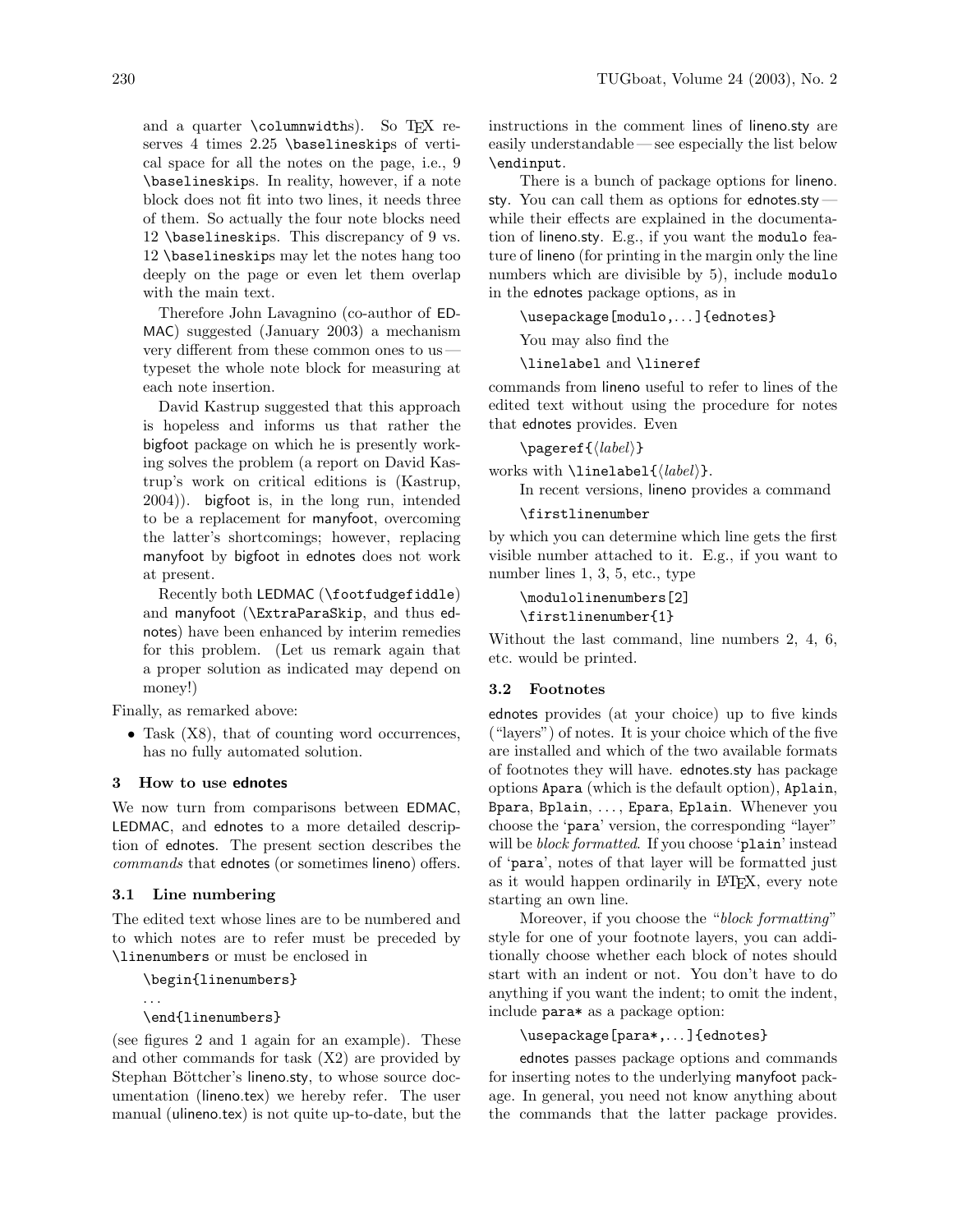However, Alexander Rozhenko has (kindly on Christian Tapp's request) extended his manyfoot with customizing features so you can specify the existence and style of rules between certain footnote layers if you know how ednotes and manyfoot work together. A documentation file manyfoot.dtx for manyfoot is available from CTAN.

# 3.3 Keying notes to lemmas— basics

We now turn to the basic features of ednotes.

Recall from section 1.3 that ednotes provides a command \Anote such that

```
\Lambdahnote{\langle lemma\rangle}{\langle note\rangle}
```
keys  $\langle note \rangle$  to the occurence of  $\langle lemma \rangle$  at the place of that \Anote in main text. The package options Aplain, Bpara, . . . , Eplain mentioned in section 3.2 above make the analogous commands  $\Delta, \ldots,$ \Enote available. E.g., options Bpara and Bplain make \Bnote available, and

 $\Lambda$ }{\mote{\lemma}}{\note}}

will send  $\langle note \rangle$  into the footnote layer below that of \Anote. Anything we say about \Anote holds for the analogous commands obtained by these package options.

We use this occasion to emphasize that  $-\text{as so}$ often—at least two, and usually three,  $T_F X$  runs are required to get the line number references right.

# 3.4 Nesting lemmas

In, e.g.,

 $\Lambda$ 1)}{\note{\lemma1}}{\note1}}

 $\langle lemma1 \rangle$  may *contain* a nested note at the same or different level, e.g.,

 $\Delta2$ }{ $\langle$ note{ $\langle$ lemma2}}{\note2}}

— cf. figures 3 and 4 (where \Anote is used instead of \Bnote). ((L)EDMAC works similarly.— Here and in future examples we omit linenumbers which must appear somewhere according to sections 1.3 and 3.1.)

The same lemma may be used for notes of different kinds, e.g., in

 $\Lambda\$  $\{\langle lem \rangle\}$ {\ande{\Bnote{\igma}}{\angle nBi \end{hmath}}}}{\angle nBi \end{hmath}

\Anote{See \Anote{the}{inner} sample}{outer}.

Figure 3: Code for nesting sample

#### 3.5 Another comparison with (L)EDMAC

The previous example situations offer an occasion for one comparison— to which we alluded earlier

1 See the sample ] outer 1 the ] inner

Figure 4: Output of nesting sample

of the user interfaces of (L)EDMAC vs. ednotes. (We choose LEDMAC for examples, EDMAC would just use a slightly different syntax.)

(*i*) \Anote{ $\langle$ lem}}{ $\langle note \rangle$ } of ednotes has the same effect as

 $\setminus{\mathsf{lem}}{\setminus{\mathsf{note}}}\}$ 

has under LEDMAC.

(*ii*) \Anote{\Bnote{ $\langle lem \rangle$ }{ $\langle nB \rangle$ }}{ $\langle nA \rangle$ } in ednotes has the same effect as

 $\text{detext}$ { $\langle$ lem}}%  ${\Lambda}\B$ footnote ${\langle nA \rangle}$ }\Bfootnote ${\langle nB \rangle}$ }

with LEDMAC.

What do these examples teach us?

• ednotes needs typing of one command name less than (L)EDMAC. However, this can be changed by some simple definitions under (L)EDMAC. With LEDMAC, e.g.:

> \newcommand\*{\Anote}[2]{% \edtext{#1}{\Afootnote{#2}}}

— so you get the ednotes syntax with  $(L)ED-$ MAC.

• On the other hand, (L)EDMAC syntax looks better adapted than ednotes' when notes of more than one kind refer to the same lemma.

So the basic syntax may look like an important aspect prima facie when you choose between (L)ED-MAC and ednotes — but it is not. Rather, it is a point in favour of (L)EDMAC. Cf. sections 'The apparatus' and 'Marking text for notes' of the (L)ED-MAC documentation. The advantages of ednotes' user interface will be described later.

# 3.6 Short lemma substitute preceding note In

### $\Lambda\$ (*lemma*)}{\*note*}}

 $\langle lemma \rangle$  may appear as  $\langle ll \rangle \langle \langle ll \rangle \rangle \langle ll \rangle$  (or this sequence may end earlier:  $\langle l1 \rangle \langle \langle l2 \rangle$ , e.g.). The lemma tag preceding the note then has form  $\langle l1 \rangle \langle ell \rangle \langle l3 \rangle$  where  $\langle ell \rangle$  is some ellipsis mark, as explained below, while in the main text just  $\langle l1\rangle\langle l2\rangle\langle l3\rangle$  appears. The result is that you don't type anything twice, as is the case with EDMAC's \lemma.) Figures 5 and 6 exhibit an example.

What appears between  $\langle l1 \rangle$  and  $\langle l3 \rangle$  in the lemma tag is customizable for the whole document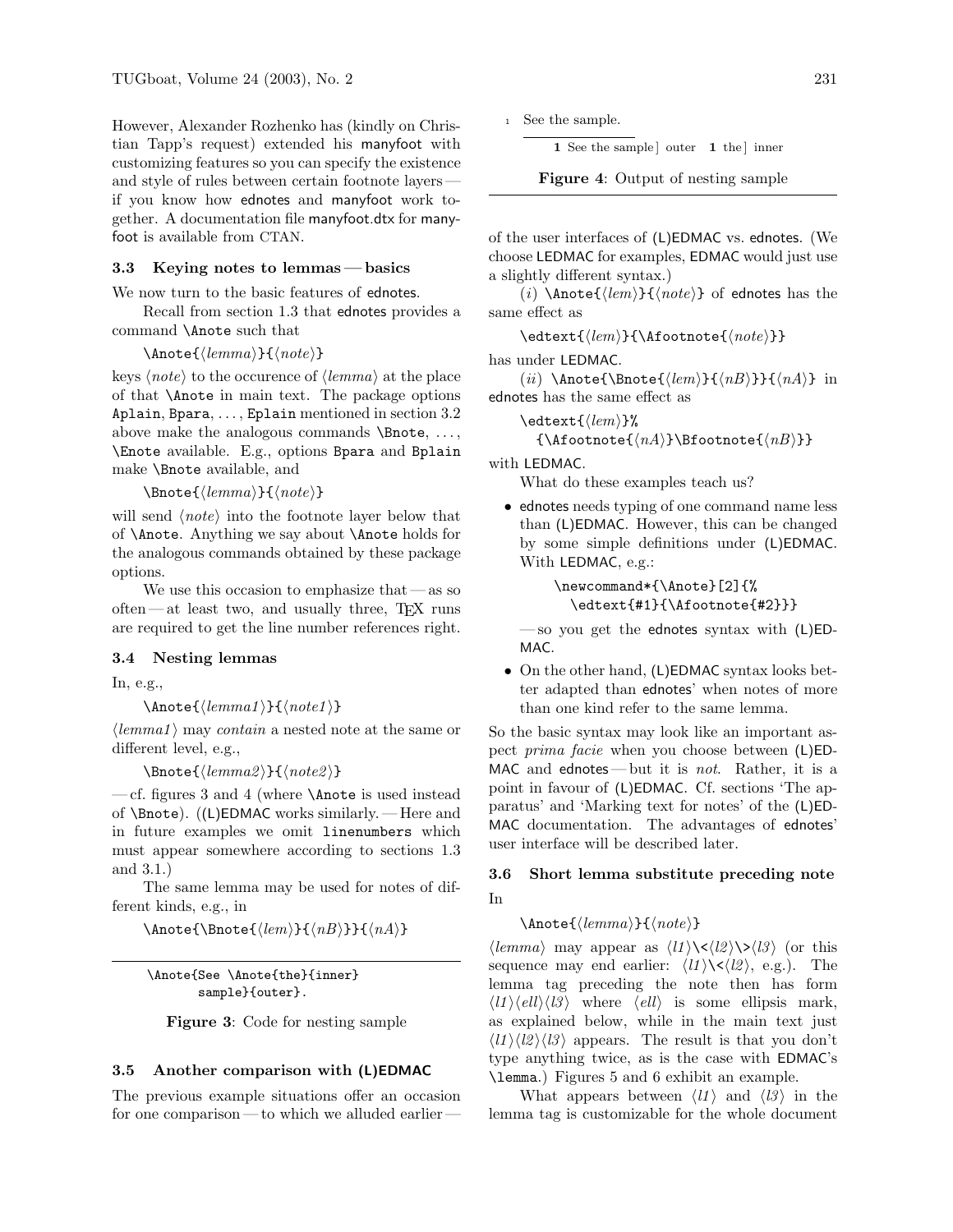This is \Anote{a \<somewhat long\> lemma} {no problem}.

Figure 5: Code for ellipsis sample

<sup>1</sup> This is a somewhat long lemma.

 $1$  a ... lemma no problem

Figure 6: Output of ellipsis sample

(cf.  $\gamma$  renew command example below). There is a *local* customization possible as well. In that sequence

 $\langle l1 \rangle \langle \langle l2 \rangle \rangle \rangle \langle l3 \rangle$ 

the  $\langle l2 \rangle$  may appear as

 $\langle$ ellipsis $\rangle$ > $\langle$ ll $\rangle$ 

The tag preceding the note will then be

 $\langle l1 \rangle \langle ellipsis \rangle \langle l3 \rangle$ 

while the main text will be

 $\langle l1 \rangle \langle l l \rangle \langle l3 \rangle$ 

You may even let  $\langle l1 \rangle$  be empty.

For the ellipsis, we propose a new symbol \textsymmdots which differs from \dots in having no space on the right hand side, so the dots can appear really symmetrically between  $\langle l1 \rangle$  and  $\langle l3 \rangle$ . \textsymmdots is the default ellipsis, i.e., if in

 $\langle l1 \rangle \langle \langle l2 \rangle \rangle \rangle \langle l3 \rangle$ 

'\<' is not followed immediately by '<', it yields the same output as

 $\langle l1 \rangle$  \<<\textsymmdots> $\langle l2 \rangle$  \> $\langle l3 \rangle$ 

does (look at figures 5 and 6 again).

Note, in figures 5 and 6, the blank space before  $\forall \langle \rangle$  and the one after  $\langle \rangle$ . These blank spaces are needed for some space before and after the ellipsis dots yielded by \textsymmdots. These dots would look quite bad if they were not surrounded by any spaces. Smaller spaces would do, they should at least be  $\theta$  — we feel). So you see that we have decided that the user should care for these spaces. However, the user can change this feature by, e.g.,

# \renewcommand{\lemmaellipsis}{% \thinspace\textsymmdots\thinspace}

in the document preamble (after the \usepackage line for ednotes), so she can move the blank spaces into the code between  $\forall$  \cldots' and  $\forall$  >'. Note as well that if  $\langle l1 \rangle$  and  $\langle l2 \rangle$  are separate words, you must type a blank space either before *or* after  $\forall \langle \rangle$ , otherwise they would appear as if they were parts of a single word  $\langle l1 \rangle \langle l2 \rangle$ [...] in main text. Something analogous holds for  $\&$ . If the lemma is a single long word  $\langle l1 \rangle \langle l2 \rangle \langle l3 \rangle$ , of which only  $\langle l1 \rangle$  and  $\langle l3 \rangle$  are to precede the note, it should be typed something like this, without full spaces:

 $\Lambda_{ll} \times \t{ll} \times \text{symmdots}$ \thinspace> $\langle l2 \rangle\$ < $\langle l3 \rangle$ }{ $\langle note \rangle$ }

(It might be preferable to introduce an abbreviation with **\newcommand.**)

# 3.7 Overlapping lemmas

 $\Lambda\$  $\delta_{label}\$ {\donote{\label}}{\note}}

works just like

 $\Lambda$ hnote ${\langle lemma\rangle}{\langle note\rangle}$ 

— however, by using suitable  $\langle label \rangle$ s, you can indicate which of overlapping lemmas begins and ends where; look at figures 7 and 8.

Note that the second command is only \donote, not \Adonote. Beware as well the blank spaces which line breaks may cause, unless you elide them with the comment mark  $\mathcal{C}'$ . Usually however, you will rarely be forced into such a situation. We are in such a situation here because the present column width enforces so many line breaks.

\Anotelabel{l1}Observe \Anotelabel{l2}this% \donote{l1}{Look at this} sample\donote{l2}{the present sample}.

Figure 7: Code for overlap sample

<sup>1</sup> Observe this sample.

1 Observe this | Look at this 1 this sample ] the present sample

Figure 8: Output of overlap sample

In  $\langle lemma \rangle$ ,

\pause{ $\langle \label{label} \langle \rangle \rangle$ } and \resume{ $\langle \hspace{0.08cm} \langle \hspace{0.08cm} \rangle \rangle$ }

act analogously to  $\<$  and  $\>$  above for lemma substitutes, and

 $\text{Q}_\{\text{label}\}\langle\text{ellipsis}\rangle$ 

employs your own  $\langle ellipsis \rangle$  for the ellipsis.  $\langle lemma \rangle$ may contain \Anote and the other way round (in some way).

# 3.8 Further items

We do not deliver a complete user manual here. Let us just note that there are various possibilities to customize the appearence of the note and what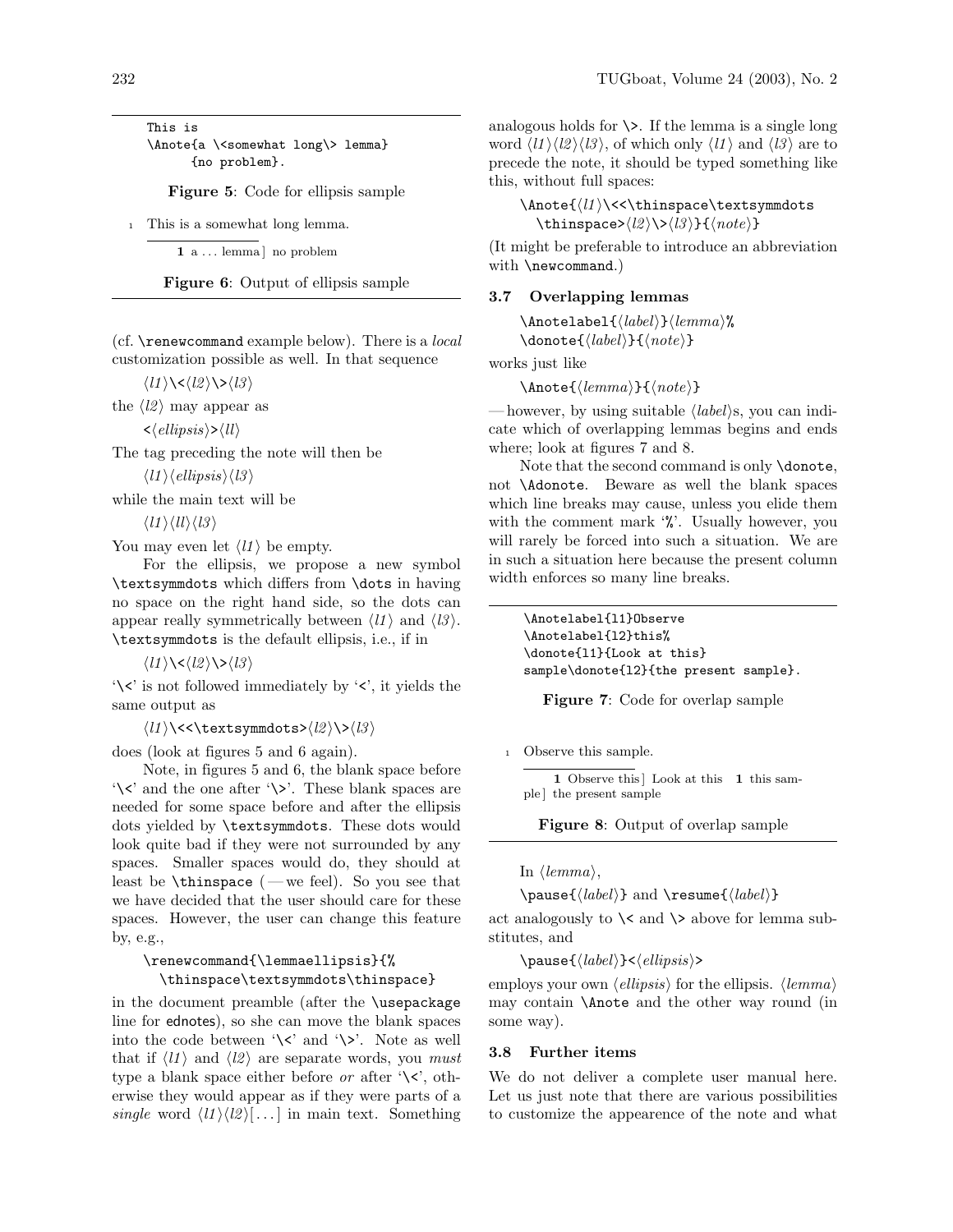precedes it. The easiest one is perhaps redefining \Anote into something like \variant etc. The complete instructions can be read in ednotes.sty.

#### 3.9 Editing tables

For critical editing of tables, ednotes offers the options edtable and longtable. The first one defines an environment edtable; the second redefines longtable from David Carlisle's longtable.sty (belonging to the Standard LATEX Tools Bundle).

# Environment edtable:

 $\begin{equation*}$  \begin{edtable}{ $\langle \text{table}|\{\langle \text{pos}\rangle\}|\{\langle \text{tmp}\rangle\} \rangle$ . . .

```
\end{edtable}
```
works like

. . .

 $\begin{equation*}[\langle \text{table}|\rangle]\equiv[\langle \text{type}\rangle]\equiv[\langle \text{tmp}\rangle]\equiv[\langle \text{type}\rangle]\equiv[\langle \text{type}\rangle]\equiv[\langle \text{type}\rangle]\equiv[\langle \text{type}\rangle]\equiv[\langle \text{type}\rangle]\equiv[\langle \text{type}\rangle]\equiv[\langle \text{type}\rangle]\equiv[\langle \text{type}\rangle]\equiv[\langle \text{type}\rangle]\equiv[\langle \text{type}\rangle]\equiv[\langle \text{type}\rangle]\equiv[\langle \text{type}\rangle]\equiv[\langle \text{type}\rangle]\equiv[\langle \text{type}\rangle]\equiv[\langle \text{type}\rangle]\equiv[\langle \text{type}\rangle]\equiv[\langle \text{type}\rangle]\equiv[\langle \text{type}\rangle]\equiv[\langle$ 

 $\end{math}$ 

— where the first line is meant to be the standard starting line of some LAT<sub>EX</sub> tabular environment; i.e.,  $\langle \text{tabenv} \rangle$  may be tabular or the like,  $\langle \text{pos} \rangle$ is the positioning argument, and  $\langle tmp \rangle$  determines the form of each tabular line. The only difference is that you can use ednotes commands within an edtable.

Option longtable: With this ednotes package option, you can use ednotes commands within longtable environments — provided the latter are in linenumber or like environments. Outside such an environment, longtable environments work without any change.

#### 3.10 Multiple occurrences of lemma word

Here we turn to task (X8).

Recall the problem from section 2.1: Sometimes the lemma word occurs more than once in its line. Imagine, e.g., you are editing a Latin text with a line in which the word 'et' occurs three times, and you want to key a note to its second occurrence. The traditional way to handle this situation is to supply the lemma tag preceding the note with an index '2'.

Now, it is rather tedious work to check after printing how often each lemma word occurs earlier in its line. It would be nice if this could be done automatically. However, this would be a very tedious labour for the macro programmer. (And perhaps some part of the job would better be done by a program other than TEX in the manner of, e.g., makeindex.)

Only this year we have offered a halfway solution for this job (this was tedious enough programming labour). 'Halfway' means that there remains  $\Lambda$ hnote $\{word\}$ } $\{note\}$ 

look some words back for other occurrences of  $\langle word \rangle$ . Each occurrence which is near enough to your

 $\Lambda$ note $\{\langle word \rangle\}$  $\{\langle note \rangle\}$ 

so that it *might* be printed in the same line should then be made an argument of the command

### \countword

if you are typing some

and so should the occurrence of  $\langle word \rangle$  which is the first argument of \Anote. Like this:

```
\countword\{word\}...
\Lambda_{word}\}}{\note{\countword{\uord}}}{\note}}
```
The reader may feel cheated by this kind of "solution". However, think of a situation where \Anote{et} is preceded by four occurrences of 'et' nearby. \countword then saves you from counting how many of these occurrences occur indeed in the same line as the *lemma* 'et'. And this will be even more helpful when you change text width or insert some text before the lemma. Moreover, we think, looking back for earlier occurrences is not too heavy a burden.

\countword is defined only when ednotes.sty has been loaded with the option countoccurrences.

### 4 Packages related to ednotes

# 4.1 Overview

So far we have mentioned the packages ednotes, manyfoot, lineno, and longtable. Their names appear in figure 9, among others. Indeed, all the "strings" in figure 9 refer to package files, with the extension '.sty' omitted. We now explain those packages which have not yet been introduced.

The arrangement, in figure 9, of the package names and of the boxes in which they reside alludes to how they relate with or even "build" on each other. I.e., if the box containing the name of one package  $\langle file1 \rangle$  partially "covers" ("rests" on) the box containing the name of another package  $\langle file2 \rangle$ , this means something from the following:

- $\langle file1 \rangle$  does not *work* when  $\langle file2 \rangle$  has not been loaded (earlier), or, at least, some option of  $\langle file1 \rangle$  needs  $\langle file2 \rangle$ .  $\langle file1 \rangle$  may load  $\langle file2 \rangle$  automatically (in one case at least this does not happen to avoid an option clash).
- $\langle file1 \rangle$  extends or at least modifies the functionality of  $\langle file2 \rangle$ .

If neither of  $\langle file1 \rangle$  and  $\langle file2 \rangle$  "covers" the other, they can be used independently from each other.—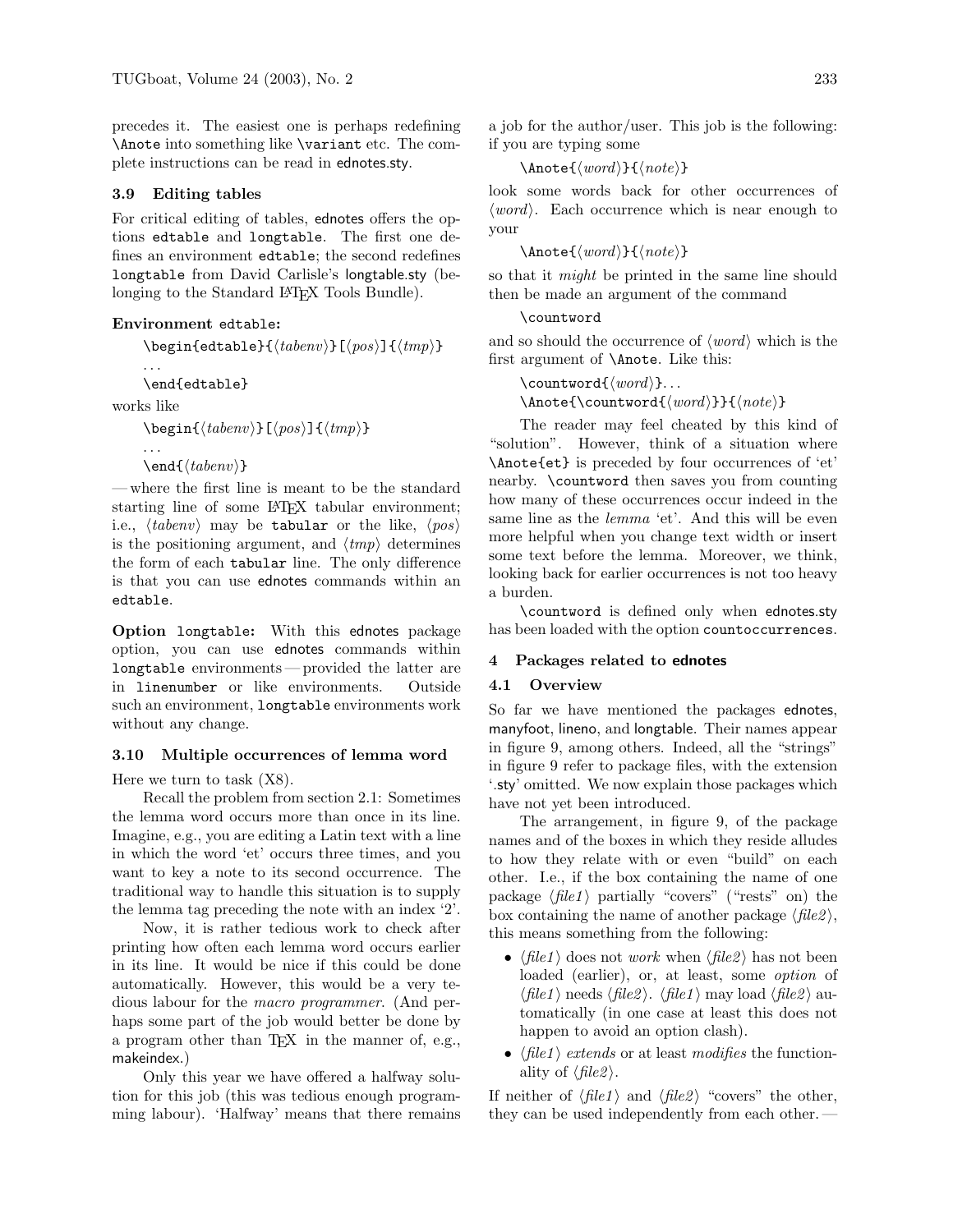

Figure 9: Packages related to ednotes

We will explain these interrelations more precisely below. First, we introduce the packages (or expand on them). We start at the bottom of figure 9 and work our way upwards.

Unless indicated otherwise, the packages are available from the CTAN directory macros/latex/ contrib/ednotes. However, that it is available from a certain folder may mean that it is there "in disguise" only, requiring you to run other commands to actually create the .sty file.

### 4.2 Packages from other authors

The following packages have not been written by us (i.e., by U. L. or Christian Tapp; or at least "not originally").

perpage by David Kastrup is available from CTAN in macros/latex/contrib/misc. It switches to pagewise numbering of footnotes. This is of limited use for critical editions where footnotes usually are not numbered anyway. However, there may be commentary or introductory passages by the editor(s) between edited texts, and these may have ordinary numbered footnotes. So ednotes.sty accepts a perpage option and passes it to manyfoot.sty which in turn loads perpage.sty, with customizations.

manyfoot and nccfoots by Alexander I. Rozhenko are available (disguised) from CTAN in macros/ latex/contrib/ncctools; they provide multiple "layers" of footnotes as ednotes needs them (section 3.2). These are "disguised" because what is on CTAN is actually manyfoot.dtx, nccfoots.dtx, and ncctools.ins, for extracting the .sty files on your own.

lineno by Stephan I. Böttcher (and recently extended and modified, for supporting ednotes better, by U. L., on his kind invitation) is available from CTAN in macros/latex/contrib/lineno; it provides numbering of lines and referring to line numbers as is needed by ednotes (section 3.1).

longtable by David Carlisle is part of the L<sup>AT</sup>EX

distribution; it provides a multi-page tabular environment which lineno, or ednotes through lineno, modifies on request (longtable option) to enable themselves to work within (section 3.9).

# 4.3 Our packages not needing ednotes.sty

**mfparptc:** The mechanisms for typesetting footnotes as "block formatted" (one paragraph per page) known to us derive from Donald Knuth's suggestions in The T<sub>E</sub>Xbook (Knuth, 1996, pp. 395 – 400). The (L)EDMAC documentation (section 'Paragraphed footnotes') and a TUGboat article by Michael Downes (Downes, 1990) describe shortcomings of The TEXbook macros, and EDMAC modifies these macros to remove those shortcomings.

Alexander Rozhenko's manyfoot does not consider these shortcomings and changes. Therefore, we wrote mfparptc to render the manyfoot block formatting mechanism working closer to  $EDMAC's.<sup>1</sup>$ ednotes.sty loads mfparptc.sty when given the package option edmacpara.

ltabptch is available from CTAN at macros/ latex/contrib/ltabptch. We are convinced that there are three spacing bugs in longtable, see LATFX Bug Database, tools/3180 and tools/3485, and ltabptch fixes these bugs. (In essence, there is vertical space missing above a "long" table, and the interline glue below it is in general wrongly calculated.) We tried to convince David Carlisle to take these fixes into longtable; however, he convinced us that it is better to keep the bugs/features and offer a fixing package. This preserves document layout with source files written using the defective longtable. We have proposed a compromise—due to our original conviction, ednotes.sty loads ltabptch.sty given option longtable, whenever it is "visible" to LATFX. An option nolongtablepatch enables the user to avoid this.

**edtable** was made as an enhancement of ednotes to cover LATEX tabular environments (as explained in section 3.9). However, it does not really need ednotes.sty and may instead be used as a mere lineno extension. lineno.sty loads it given the option edtable, which indeed ednotes.sty passes. The package may eventualy vanish, the options or at least the functionality will stay.

<sup>1</sup> We once hoped that Alexander Rozhenko would incorporate mfparptc into his manyfoot. The main reason not to do so is that mfparptc, at present, disables manyfoot's \SplitNote. (We hope eventually to have the time to fix this.) There are further difficulties; e.g., \linebreak is modified in notes to eschew one. So the name mfparptc — meaning originally a "patch" — was somewhat arrogant, sorry.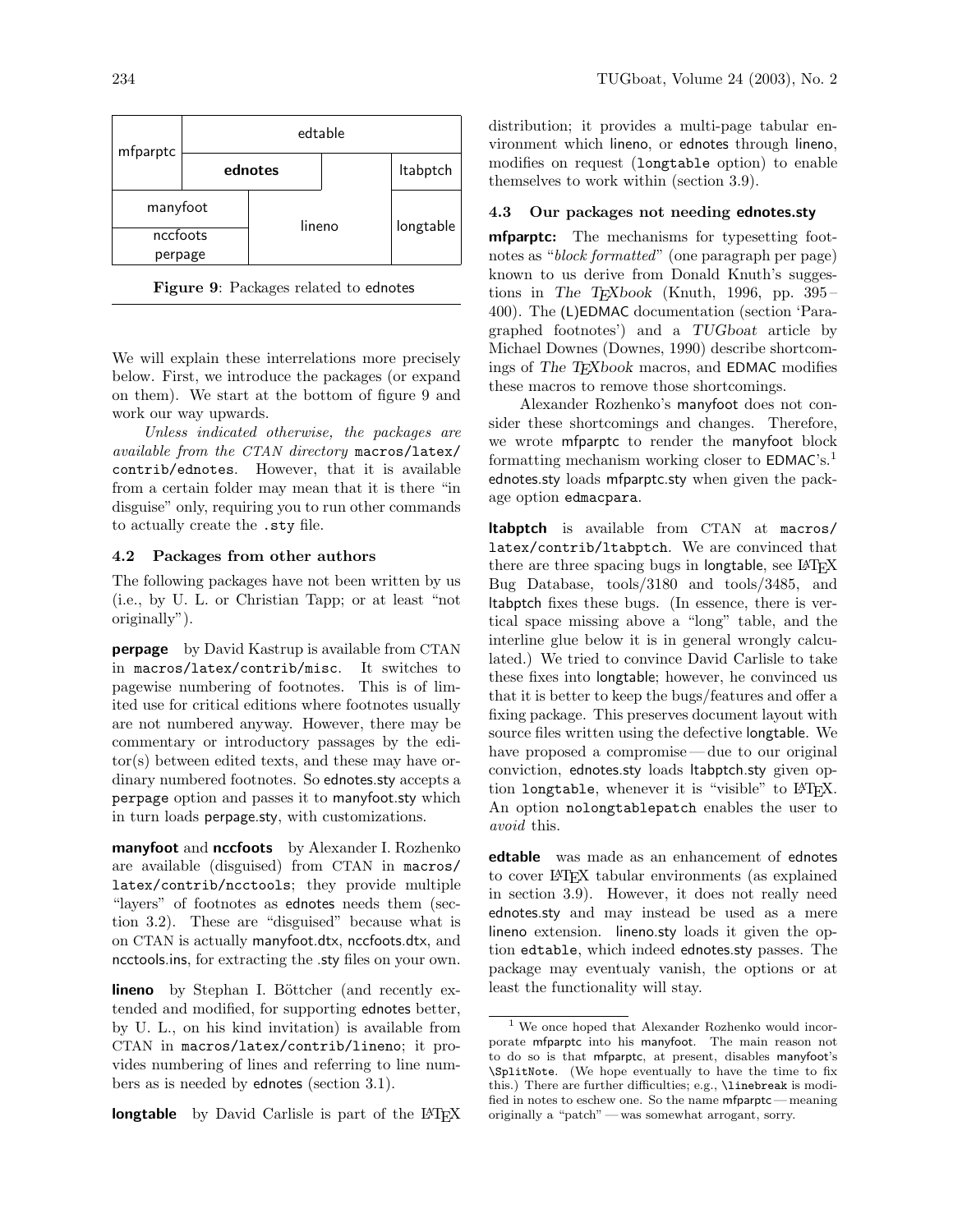# 4.4 Installation and standalone packages

This section is concerned with matters of installation and with what choices users have with regard to our packages. Installation will be interesting more for actual users than for readers.

- ednotes always requires lineno and manyfoot, and loads them automatically. manyfoot itself also requires nccfoots.
- ednotes requires longtable only when given the longtable option, loading it automatically in the latter case.
- ednotes requires perpage only when given the perpage option, loading it automatically then. (manyfoot also supports the perpage option.)
- The edtable option for ednotes enables the edtable environment described in section 3.9. (lineno also supports the edtable option.)
- ltabptch can be used as a standalone patch to the standard longtable package, to overcome the problems mentioned in section 4.3. It is loaded automatically by ednotes given the longtable option, unless you forbid this with the further option nolongtablepatch.
- mfparptc can be used as a standalone patch to the manyfoot package, but take heed of the limitations discussed in section 4.3. However, use the package option edmacpara to use it with ednotes, rather than loading it explicitly.

There are further interdependencies, but we hope this covers typical usage.

"Visible to  $(\mathbb{A})$ T<sub>F</sub>X": Of course, nothing can be loaded unless it is "visible to  $(L)$ <sup>T</sup>EX", that is, its files can be found by  $(L)$ <sup>T</sup>FX. This notion is, for some users, somewhat difficult. So, a few hints:

- To be found, a package file must be in a folder which (LA)T<sub>F</sub>X searches when compiling (your main document file) \jobname.tex.
- You may put the file in the same folder as \jobname.tex itself. This is inconvenient if you want to use the package for several documents, in different folders.
- You may put the file in the contribulation of the main latex folder.
- Or, you may put it in the same folder as another .sty file that you are already using. If you have used ednotes before, just put new package files into the same folder where ednotes.sty is.
- You may find further hints at

tug.ctan.org/installationadvice and at

```
www.tex.ac.uk/cgi-bin/
  texfaq2html?label=wherefiles
```
Package options: lineno.sty has a lot of package options; ednotes.sty accepts them all, and merely passes them on to lineno.sty (renaming one of them; we have described four of them). We have described 13 additional ednotes.sty options (two are passed to manyfoot.sty; and there are some "obsolete" ones).

This may stimulate worrying about how to en $ter$  all the options that one would like to use — they may not fit into one line. Fortunately, you can safely break code lines after the commas separating the option names in the \usepackage command:

 $\text{Usepackage}[\langle option1 \rangle, \langle option2 \rangle]$ . . . ]{ednotes}

# 5 Acknowledgments

We (U. L.) are indebted to Karl Berry, David Kastrup, Jerónimo Leal, Christian Tapp, and Peter R. Wilson for having read carefully earlier drafts of this article and for all their important hints, suggestions, judgments, and corrections. Thanks also to Karl Berry for  $(i)$  the invitation to write this article for  $TUGboat$ — among our profits is that our ednotes gets a printable description for the first time — and for  $(ii)$  his patience and generosity with regards to all our questions on setting up the article properly, and editing our English.

We are, maybe, most indebted to Alexander I. Rozhenko and Stephan I. Böttcher for changes to their packages manyfoot and lineno in time for this article. These changes simplified the structure of our former bundle very much and, thus, simplified this article. Indeed, Stephan Böttcher passed maintenance of his lineno to me so I could make the changes in favour of co-operation with ednotes on my own special thanks!

The ednotes *package* profited very much from intense e-mail discussions with ("rival") package authors Dominik Wujastyk, John Lavagnino, Stephan I. Böttcher, Alexander I. Rozhenko, and Peter R. Wilson as well as from substantial "complaints" by our test users Robert Alessi, Florian Kragl, and Sergei Mariev. Thanks moreover to all the people mentioned for their encouragement of our work.

Our work on ednotes developed in the course of a research project entitled 'Geschichte der Ordinalzahlanalyse und ihre Implikationen für die Philosophie der Mathematik', supported by the Deutsche Forschungsgemeinschaft (DFG) 2001 – 2004.

### References

Burt, J. "Typesetting critical editions of poetry". TUGboat 22, 353 – 361, 2001.